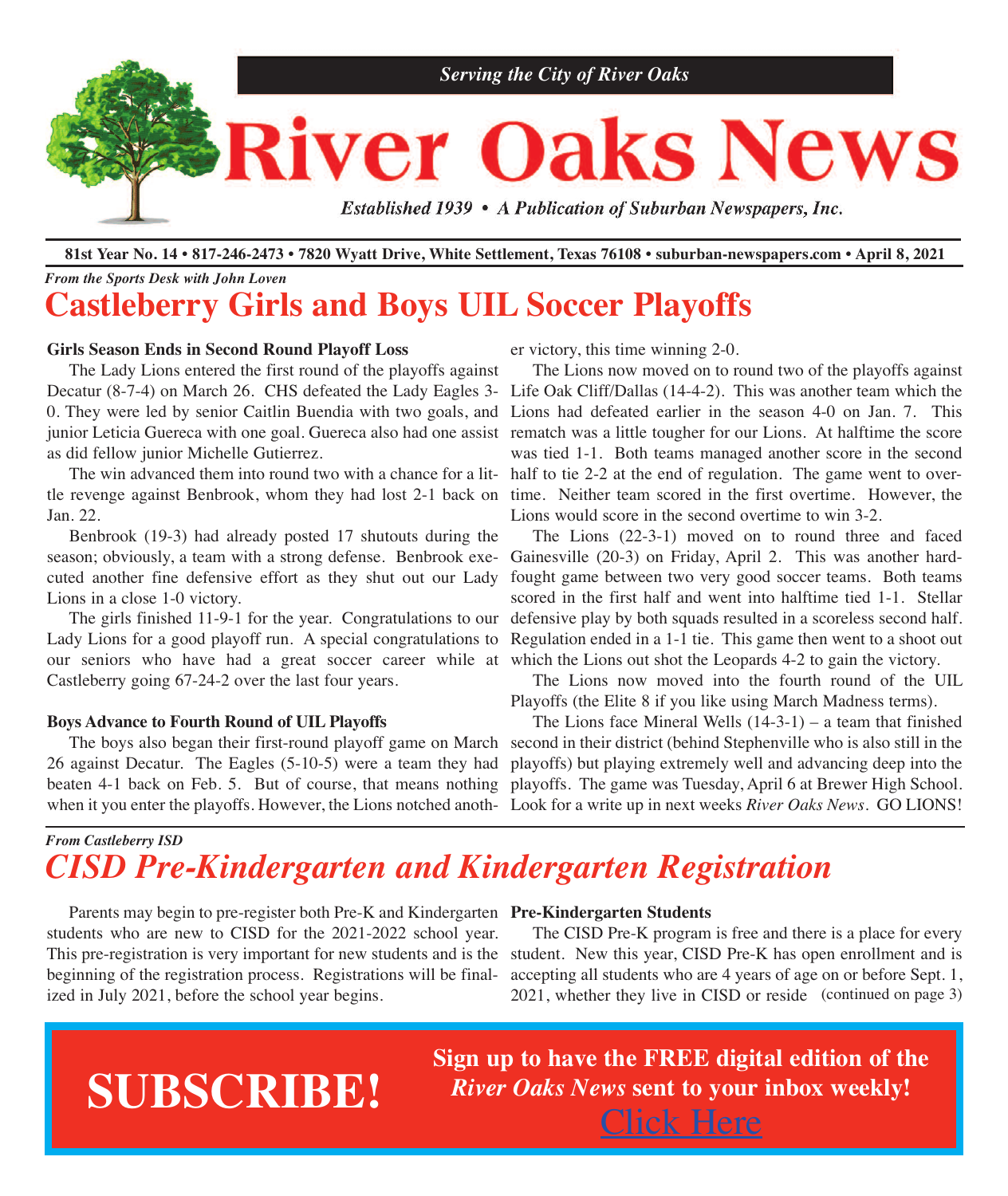# **CLASSIFIEDS**

#### **PRECISIONAIRE & HEAT A/C HEATING**

"Licensed and insured for your protection" Warranty on all parts and labor • Up-front pricing. No overtime charges.<br>Senior & Military discounts. 100% Financing available. W.A.C. • All credit<br>cards accepted. **Call 817-563**cards accepted. **Call 817-563- COOL(2665)** TACLB26642 **ELECTRIC SERVICES**

**CALL MORTON ELECTRIC** For All of Your Electrical Needs & Wants! No Job is too Small! Located in White Settlement & will serve the surrounding areas. Fair Prices! TECL 25541 John Morton **817-771-6356**

**CONCRETE**

EON'S

Retaining Walls Brushed

Licensed and Insured leon@leonstreeservice.biz

#### **COMPUTERS**

Michael's PC SALES & SERVICE **CONCRETE SERVICES** Converted L SERVICES<br>
Commercial, Residential, Sidewalks<br>
Slabs, Patios, Driveways, Steps **Virus Removal & Upgrades, Office Furn. Fax & Copy Services** 817-371-8597 **Toner Cartridges A+, Network+ Certified** 8120-A White Settlement Rd **817-945-comp(2667) or 817-437-8580**

#### **EMPLOYMENT/JOBS**

**Maintenance man Needed** 1 Day a week on West side Home prefer Retired cash payment \$12.00 hr. **817-731-7040**

**COMMISSIONED SECURITY GUARD.** 4 Days a week in West Fort Worth Call Ed Hearne **817-326-4933**

#### **CARR'S REMODELING HOME IMPROVEMENTS**

Doors, windows, trim, carpentry, decks, fences. Int./Ext. painting, textures. Kitchens, bathrooms, room additions & carports. 30 yrs. Exp. Insured.**817-995- 6968**

#### **HAYWOOD PAINTING**

Interior & Exterior.<br>Remove popcorn,<br>wallpaper, tapebed tex-<br>ture & exterior wood repair, Over 30yrs. exp. Ref. Free Est. Call **817-454-6489**

**D & M** Repair/remodeling, painting, minor plumbing drain lines cleared & Fencing. reasonable **817-233-5339**

## *From the City of River Oaks* **Early Voting for May 1 General Election Begins April 19**

 Early voting for the May 1 General 4900 River Oaks Blvd. in River Oaks, or at Election to elect Council members for River Oaks City Council Place 2 and Place 4 will begin on Monday, April 19 and run through Tuesday, April 27.

 Early voting by personal appearance will be held Monday through Friday, April for Council Member, Place 2 include: Dan 19 through April 23 from 8 a.m. to 5 p.m.; Saturday, April 24 from 7 a.m. to 7 p.m.; Sunday, April 25 from 11 a.m. to 4 p.m.; Monday, April 26 from 7 a.m. to 7 p.m. and Tuesday, April 27 from 7 a.m. to 7 p.m. at River Oaks Annex (old Library), located at Dast.

Tarrant County Elections Center, 2700 Premier Street, Fort Worth, 76111.

 Election day is Saturday, May 1 and the polls will be open from 7 a.m. to 7 p.m.

 Candidates that returned an application Dagel, Steve Holland and Zachary Wheat.

 Candidates that returned an application for Council Member, Place 4 include: Edmundo E. Guitierrez, Garrett Grissom, Yolie Rodriguez and Sherrie Uptmore



**Buy 4 Tenders w/Gravy & Biscuit Get 4 Tenders for**

**\$1** *w/this ad*





**Publishers of the**

*Benbrook News, River Oaks News* **and** *White Settlement Bomber News*

Publisher: Boyden Underwood, publisher@suburban-newspapers.com Editor: Emily Moxley, suburbannews@sbcglobal.net Classifieds: Vee Horn, ca.suburbannews@sbcglobal.net

# **7820 Wyatt Drive, Fort Worth, TX 76108 817-246-2473**

**<http://www.suburban-newspapers.com>**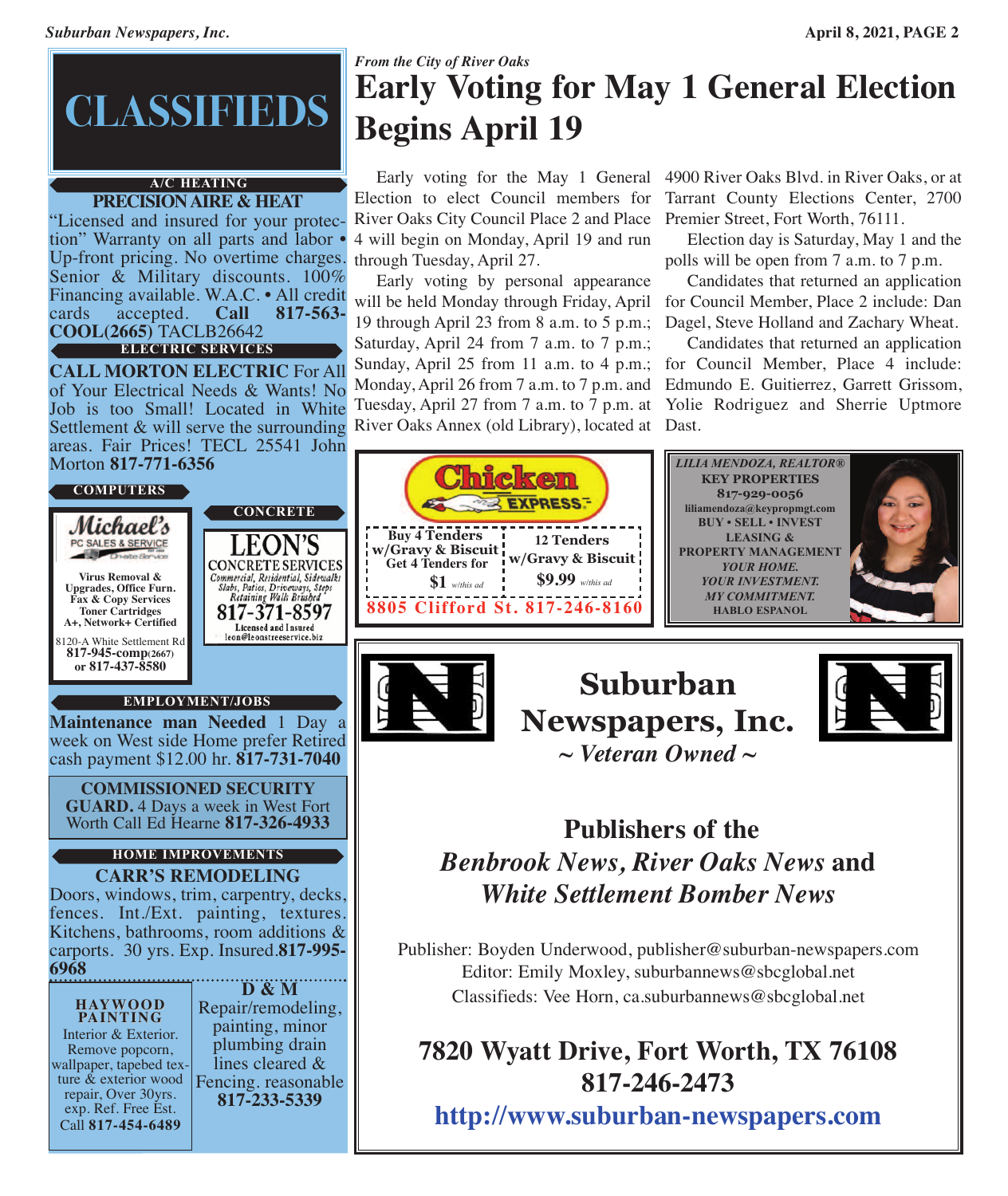# **CLASSIFIEDS**

#### **PAINTING SERVICES**

**TURNER PAINTING** Interior, Exterior, Faux finishing, Tape,<br>Bed, Texturing, Acoustic removal,<br>Drywall repair, Tile work & flooring.<br>Michael **817-406-6644 PLUMBING SERVICES**

**PLUMBING BY RICHARD** Master Plumber Lic.#M15853.\*Repairs \*Drains Cleared \*Slab Leaks \*Water Heaters Remodels, 45yrs. exp. Cards Accepted **817-907-0472 LONNIE BRAVO**

**PLUMBING** Drain cleaning, slab leaks, electronic locate & repair. Sewer repair, gas test, tankless water heaters, bathroom & kitchen remodeling **817- 715-6747** M3881.

**TIGERT & DAUGHTERS** Irrigation <sup>25</sup> yrs. exp. We do it All! **817-480-8465** lic #4543 **IRRIGATION WORK**

### **LANDSCAPE/LAWN SERVICES**

**ALEX'S LAWN SERVICE** FREE Est. Trash hauls, cleanup, tree trimming leaf removal & fertilizing. No job too Big/Small Sr. Disc. **817-793-**

**9096.**



*LYNCO FENCE* **Residential • Commercial Chain Link • Wood Fence Repair • Free Estimates** *Bobby Lynn* **(817) 246-5641 Cell: (817) 994-8302**

**SUBSCRIBE TODAY!! [Click](http://eepurl.com/g3m8OX) Here!!!**

# **Pre-Kindergarten and Kindergarten Registration** (continued from page 1)

outside the district. Even if your child does process, **[click](http://www.castleberryisd.net/family/kinder) here**. not meet the federal qualifying guidelines for a Pre-K program, he or she can still **Required Documents for Pre-Registration** attend Pre-K in Castleberry ISD.

 To qualify for Pre-K under federal ister students for both Pre-K and guidelines, a child must be educationally disadvantaged (eligible for free or reduced lunch), unable to speak and comprehend the English language, homeless, the child of an active-duty member of the armed forces of the United States or a member of the armed forces who was injured or killed while serving on active duty, is or ever has been in foster care, or the child of a person eligible for the Star of Texas Award pro-**Out of District Transfers Apply Now** gram.

 For more information on Pre-K registration and to begin the registration process, **[click](http://www.castleberryisd.net/family/prek) here**.

### **Kindergarten Students**

 Children enrolling in Kindergarten an Out of District Transfer, **[click](http://www.castleberryisd.net/family/oodtransfer) here**. must be 5 years old on or before Sept. 1, 2021. The pre-registration process for students who will be in Kindergarten and are new to Castleberry ISD begins April 1, 2021, and the registration process will be finalized in July 2021. Students who qualify to attend CISD Kindergarten but live outside the district may apply for an Outof-District Transfer to be considered for this program.

 For more information on Kindergarten registration and to begin the registration

### **EMPLOYMENT**

 River Oaks Public Works is accepting applications for 5 open public works positions in the street and water departments. View the job descriptions for the open positions by clicking on e-services on top of the city web page at **<www.riveroakstx.com>**.

 For more information, contact Public Works Director Gordon Smith at 817-626- 5421 extension 322. River Oaks is an equal opportunity employer.

 The following items are needed to reg-Kindergarten: Parent ID, certified copy of student's birth certificate, student's social security card, valid immunization record, current utility bill or copy of a current lease agreement dated within the last three months, and Proof of income, military status, foster care, or statement of homeless living status, if applicable.

 Castleberry ISD is now accepting applications for Out of District students in grades Pre-kindergarten through 12th grade. Applications will be accepted April 1, 2021 through June 30, 2021.

For more information and to apply for

 The Castleberry Independent School District strives to provide the finest education for their students as they prepare them to be lifelong learners.



**Real Estate by Pat Gray 9190 Vista Way, Benbrook, 76126 817-249-1258 or 817-249-5483 pgrayreal@yahoo.com**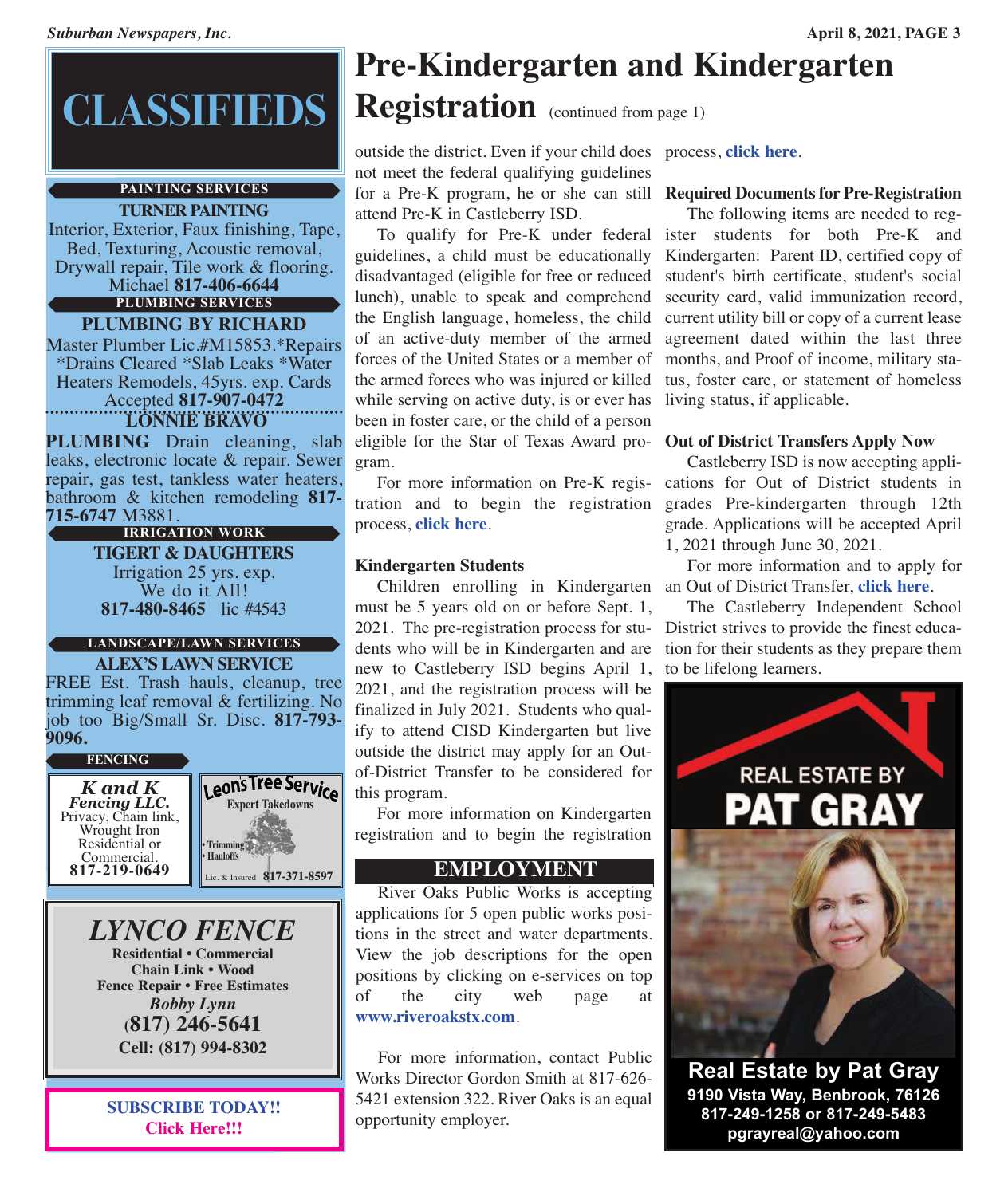

# *From the Tarrant Area Food Bank*

# **Tarrant Area Food Bank Distribution Tomorrow at Herman Clark Stadium**

 Tarrant Area Food Bank (TAFB) has been affected by the COVID-19 pandemic. resumed their Mega Mobile Markets with a Stadium from 10 a.m. to 1 p.m. TAFB will **Roberson Blvd., Fort Worth, TX 76119.** continue to hold Mega Mobile Markets until further notice.

 These events are designed to serve all residents of the Tarrant area community **former Toys-R-Us parking lot, 7606** who are in need of food assistance, and **West Fwy., White Settlement, TX 76108.** anyone whose access to nutritious food has

market on Friday, April 9 at Herman Clark **Herman Clark Stadium, 5201 CA Friday, April 9 - 10 a.m. to 1 p.m. -**

every Friday at Herman Clark Stadium a food drive this month; a ID/drivers The House Fort Worth church is hosting license is required to participate:

 **Saturday, April 24 - 1 to 3 p.m. in the**

# *Feed My Sheep Open April 10*

 The Feed My Sheep ministry, which provides clothing and food items to those in need at no charge, will be held on Saturday, April 10 from 9 a.m. to noon at Bethany Christian Church, located at 1500 Meadow Park Dr. in White Settlement.

 Bethany Christian Church accepts donations of clean, usable clothes and shoes, non-perishable foods and health and beauty items. For more information call 817-246-1170.

# *From the Friends of the Benbrook Library* **Blood Drive Event April 23 at Benbrook Library**

 The need for blood is at a critical level due to the pandemic.

 The Friends of the Benbrook Library is partnering with the Benbrook Water Authority to host a critically needed Blood Drive on Friday, April 23 from 1 to 6 p.m. at the Benbrook Public Library, located at 1065 Mercedes St. in Benbrook.

 **[Click](https://ww3.greatpartners.org/donor/schedules/drive_schedule/123560) here** to sign up for an appointment online.

## *From the City of River Oaks* **April Is Warrant Fee Amnesty Month**

 During the month of April, the court will waive the \$50 warrant fee for each unpaid traffic citation if the delinquent balance is paid in full. Start your summer with a clean slate, this offer is available from April 1 through April 30.

 Municipal court hours are Monday through Friday, 8 a.m. to 5 p.m. For more information, call the courts at 817-626- 1597.

 Warrant Officer Cantu may be reached at 817-626-1991, extension 319.

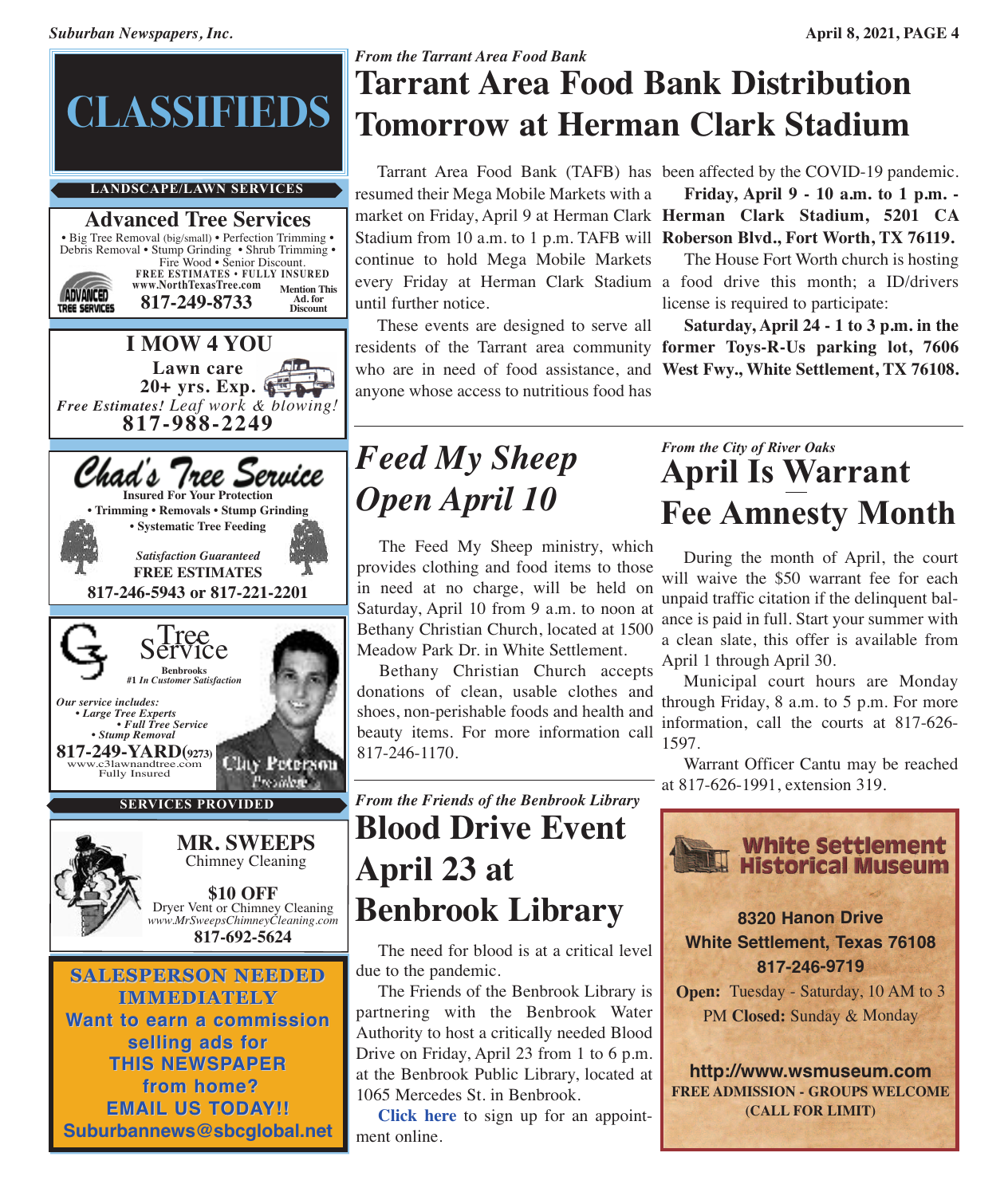### *Suburban Newspapers, Inc.* **April 8, 2021, PAGE 5** *From Castleberry ISD* **Castleberry ISD Board of Education Candidate Forum**



**Dewey Taliaferro Ariela Martinez Arnie Martinez**

A Candidate Forum will be held on Thursday, April 15 at 6 on the Castleberry ISD Board of Education.

p.m. Everyone is welcome to meet incumbent Dewey Taliaferro, and candidates Ariela Martinez and candidate Arnulfo (Arnie) Middle School auditorium located at 415 Hagg Drive, Fort Worth, Martinez. This socially distanced event will take place in the Irma Marsh TX 76114.

 CISD parents, students and local residents are invited to come and get to know the three candidates who are running for Place 3 Education. **[Click](http://www.castleberryisd.net/departments/board) here** for more information about the CISD Board of

## *From Suburban Newspapers Staff Writers River Oaks City Council Candidate Forum April 15*

 There will be a candidate forum on Thursday, April 15 at 7 p.m. at the River Oaks Event Center, located at 5300 Blackstone Dr. in River Oaks. Attendees may ask questions and lean about the candidates who have returned applications to run for Place 2 and Place 4 on the River Oaks City Council.

 A moderator and timekeeper will be present to manage the proceedings.

feasible to maintain social distancing from persons not of the  $Oaks$ ments will be in place. Masks will be required whenever it is not same household and will be made available to whomever does not have one.

This forum is not affiliated with or hosted by the City of River 9 to 11 a.m. in the City Hall Parking Lot located at 4900 River Oaks.

You may contact the Event Center by calling 817-732-5885.

*From the City of River Oaks*

# **River Oaks City Council Meeting Tuesday, April 13**

 The City Council of River Oaks meets on the second and fourth Tuesday night of each month. Agendas for the meetings are available as soon as they are posted on the City's [website,](http://www.riveroakstx.com) 72 hours prior to each meeting. Minutes of each meeting will also be available once they are completed and posted.

*From the City of River Oaks* There will be limited seating, and social distancing require-  $Crud \ Mobile \ Coming \ To \ River$ 

> The Crud Mobile Event will be held on Saturday, May 1 from Oaks Blvd. This is your chance to dispose of your household hazardous materials. **[Click](http://www.riveroakstx.com/doc/HouseholdHazardousWaste03151531.pdf) here** for what to bring and not to bring.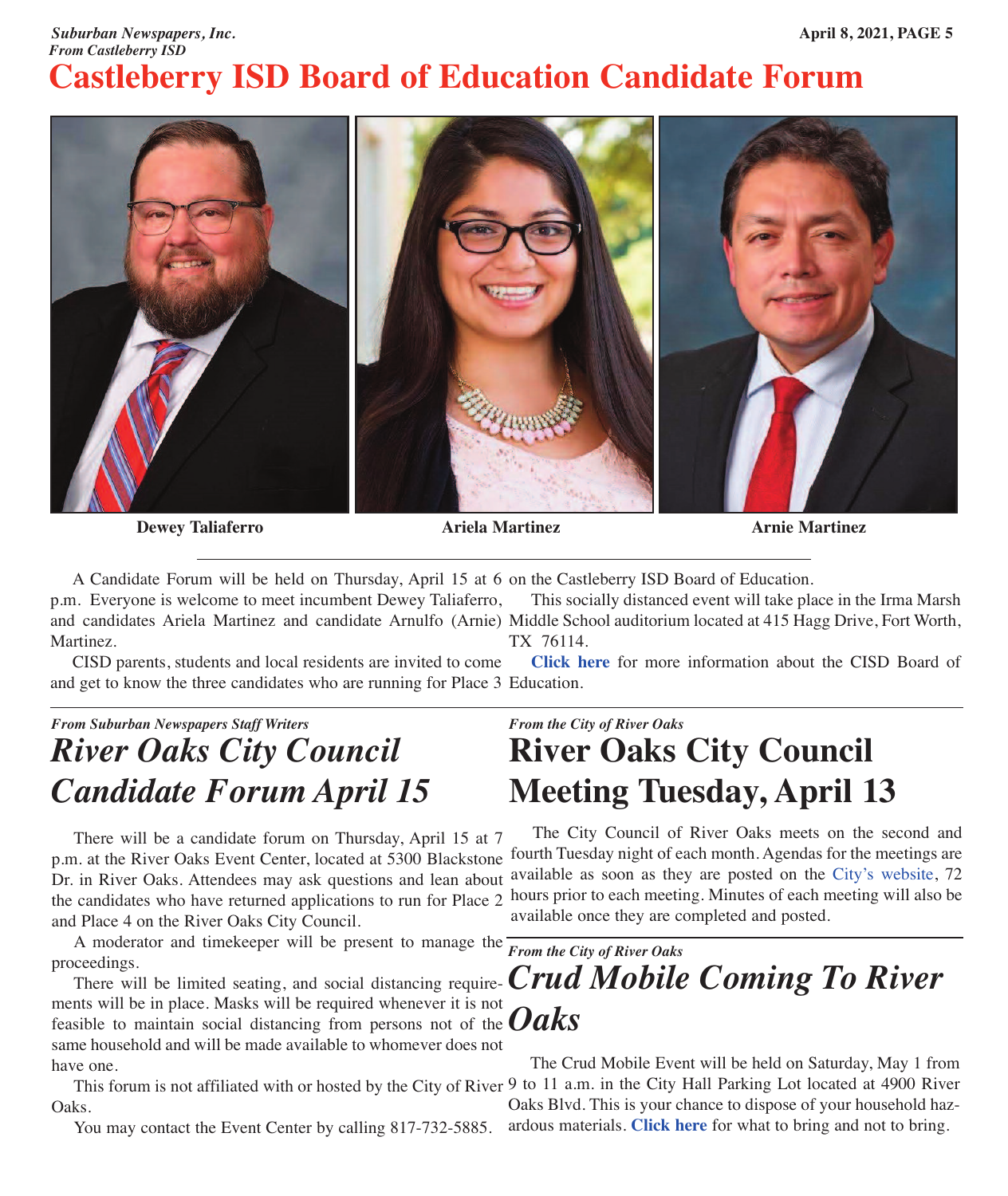*Suburban Newspapers, Inc.* **April 8, 2021, PAGE 6** *Texas History Minute*

# **Houston Congressman Mickey Leland** *by Dr. Ken Bridges*

 Hunger and malnutrition have haunted the world for ages. Some great spirits across the centuries spent their lives fighting fight against hunger. He arrived in Africa on Aug. 7, but as his this scourge and helping others. One such man, Mickey Leland, a Houston congressman, dedicated his career to alleviating hunger and poverty. In 1989, the congressman died fighting for compatriots were unknown. Eighteen aircraft participated in the this cause.

 George Thomas Leland III, nicknamed "Mickey," was born in Lubbock in November 1944. His father abandoned the family when he was a child, and his mother took him and his brother to of the plane was found. All 16 people aboard died instantly. Houston where she eventually became a teacher.

 As an African-American, he was forced to attend segregated traught friend, Congressman Ron Dellums, stated, "Their deaths schools, but he showed tremendous talent. He graduated from are a collective loss to all humanity." Houston's Phillis Wheatley High School and began attending college. He attended Texas Southern University in Houston and bat hunger around the world. The federal government has since graduated with a pharmacy degree in 1970.

 Leland taught clinical pharmacy at Texas Southern for a year after graduation but remained deeply concerned with the fact that new special preparatory school for disadvantaged young men so many people lacked access to affordable medical care in the after him. Houston area. He initiated a series of neighborhood campaigns to educate residents about their health care options and sponsored clinics.

 He was elected to the Texas House of Representatives in 1972, becoming one of the first African-Americans to serve in the state legislature in nearly a century. In Austin, he continued his crusades, creating new programs to help lower costs of medicine to *Responders* is the theme of this year's Tarrant County Veterans the poor and elderly. In 1978, U. S. Representative Barbara Day Parade to step off on Thursday, Nov. 11, at 11 a.m. Jordan decided not to run for re-election. Leland jumped at the Participants will form up in the Fort Worth Panther Island chance to run for her seat in Congress. That fall, he was elected Pavilion parking lot, march down North Forest Park Blvd. along to the first of six terms in the United States House of the Clear Fork of the Trinity River and return. Representatives.

 As a member of Congress, he continued to visit homeless shel-is busy planning for the special event. A new parade website has ters and food pantries, working to alleviate the continuing prob-launched (fw2021vetsdayparade.org) and the parade committee is lems of poverty. He helped establish the National Commission on soliciting support from individuals and organizations across Infant Mortality as well as programs to help the homeless.

 By 1983, Ethiopia and Sudan were in the unrelenting grip of a horrible famine that left upwards of one million dead by 1986. armistice procession through downtown in 1919 to honor those The world became determined to do something to alleviate the who had fought in World War I. suffering.

 Leland, troubled by the situation in Africa and coupled with Birmingham, Ala., sought to expand Armistice Day to salute all his longstanding concerns for the poor in the United States, veterans. Weeks led a delegation to Gen. Dwight Eisenhower, helped establish the House Select Committee on Hunger in 1984 who supported the idea of a national Veterans Day. Weeks led the to develop strategies for these crises. Leland was named chairman first celebration in 1947 and annually until his death in 1985. of this committee and immediately convened widely-publicized hearings on the problems of malnutrition and starvation. He led a congressional committee to Africa to win support for an \$800 million aid package for the starving region.

 He returned to Ethiopia several more times to combat the famine and worked with world leaders to raise awareness and aid for the hungry around the globe.

 In 1989, Leland embarked on another trip to Ethiopia in his plane crossed into Ethiopia, the craft encountered dangerous storms and disappeared. For days, the fates of Leland and his search, scanning the mountains of western Ethiopia in stormy weather.

On Aug. 13, the worst fears were confirmed, and the wreckage

The shock of Leland's death touched the nation. His dis-

 Leland was praised for his courage and determination to comrenamed one of its buildings in Houston after him.

In 2010, the Houston Independent School District named a

### *From the Tarrant County Veterans Council* **Veterans Day Parade**

*Battlefront at Home… Saluting our Veterans and First*

 Although months away, The Tarrant County Veterans Council North Texas for this year's celebration.

Fort Worth's annual Veterans Day parade began as an

In 1945, World War II veteran Raymond Weeks from

**We want to help get your business seen! Advertise in our publications! Over 1,100 subscribers receive our mail-outs every Thursday! email: [suburbannews@sbcglobal.net](http://www.suburban-newspapers.com/contact.html)**